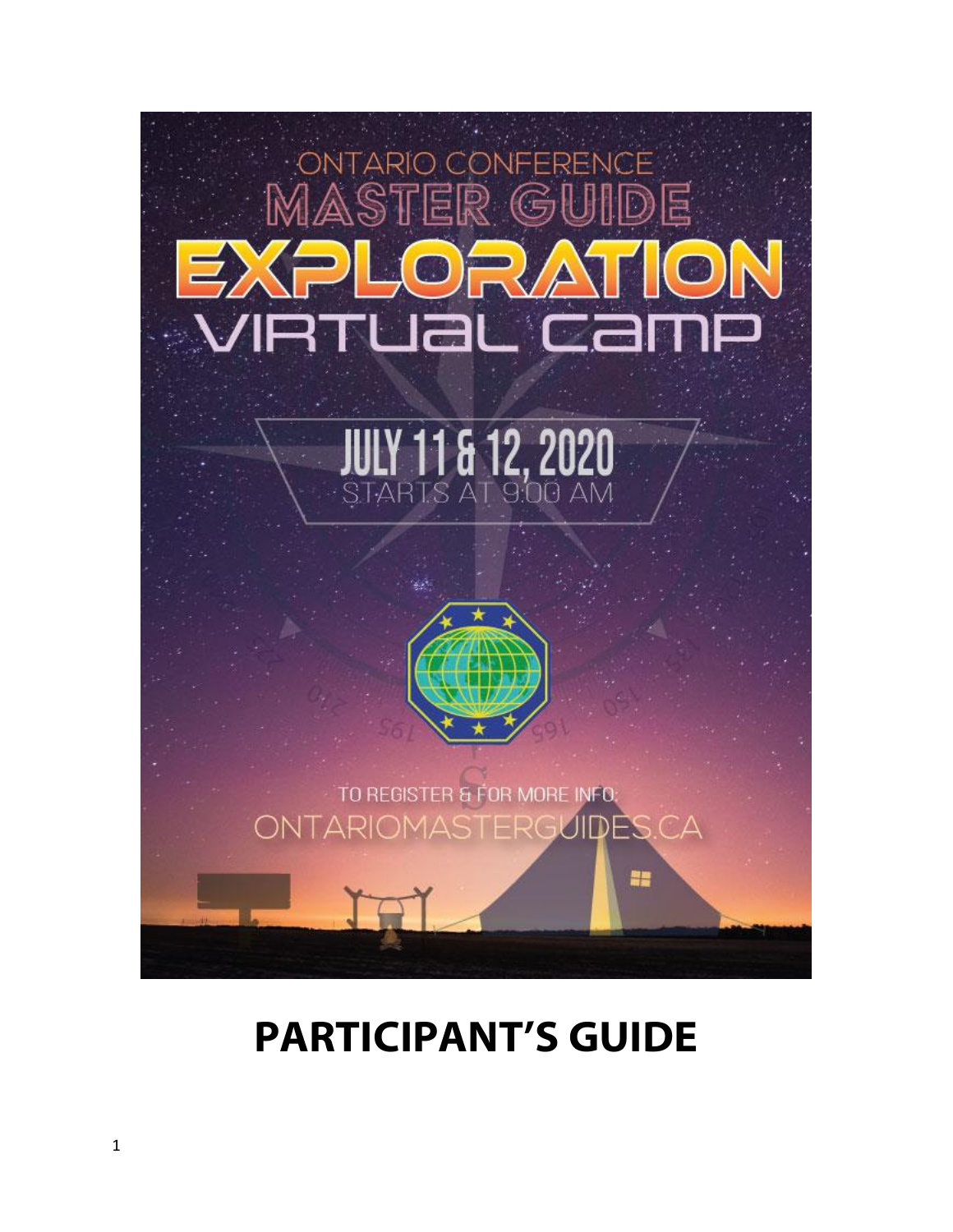# **INTRODUCTION & ACKNOWLEDGMENT**

I take pleasure to welcome you to this first ever Master Guide Exploration Virtual Camp sponsored by the Ontario Conference Master Guide Council (OCMGC). Though COVID-19 kept us from meeting together for worship, fellowship, and summer fun events, we thank God for technology that we can still connect with one another and enjoy learning together for the enhancement of our servant-leadership skills and to renew our commitment to God and the mission of His church.

The theme for this weekend's virtual camp is EXPLORATION. The dictionary defines it as "the action of traveling in or through an unfamiliar area in order to learn about it." Also, it is "the act of searching for the purpose of discovery of information or resources." In view of these definitions, we aim to explore God's Word and world to discover our identity in Christ, His will for our lives, and our giftedness to be used in His service.

This virtual camp was made possible because of your participation and with the help of our guest speakers and resource persons. Special thanks to Pastor Armando Mirando, Jr. (NAD Club Ministries Director), MG Byron Phillips, Pastor Andrew Thomas, MG Chester Lewis, and others. Our heartfelt gratitude also goes to the members of the OCMGC Executive Committee, under the leadership of MG Michelene Salmon, and the Planning Committee chaired by MG Robert English. Thank you for your hard work in putting together this virtual camp.

To get the most out of this virtual event, kindly use this *Participant's Guide* and follow all instructions. There will be times we will be on Zoom together for the main session, but on some occasions you will work with your team/group or do explorations individually. Happy Exploration!

In Christ's service,

Pastor Edwin Martin *Adventurer, Masterguide, & Pathfinder (AMP) Club Ministries Director, Ontario Conference of the Seventh-day Adventist Church*

# QUICK REFERENCE

Please upload requested photos or videos by clicking the appropriate link below. Rename photo/video's filename to your full name. Sample: JohnDoe\_TENT

# **TENT**

[https://www.dropbox.com/request/](https://www.dropbox.com/request/w1XALHJTf4fPSAc9C7b5) [w1XALHJTf4fPSAc9C7b5](https://www.dropbox.com/request/w1XALHJTf4fPSAc9C7b5) 

# **UNIFORM**

[https://www.dropbox.com/request/S](https://www.dropbox.com/request/Sovyq3Cx5XFLGWNvUbwS) [ovyq3Cx5XFLGWNvUbwS](https://www.dropbox.com/request/Sovyq3Cx5XFLGWNvUbwS) 

# **ADVENTIST PIONEER HERITAGE**

[https://www.dropbox.com/request/v](https://www.dropbox.com/request/vahJg1FJD8r0PoIHf5se) [ahJg1FJD8r0PoIHf5se](https://www.dropbox.com/request/vahJg1FJD8r0PoIHf5se) 

# **WILDERNESS LIVING**

[https://www.dropbox.com/request/I](https://www.dropbox.com/request/IPdXzKL0TkO73KsE4CLr) [PdXzKL0TkO73KsE4CLr](https://www.dropbox.com/request/IPdXzKL0TkO73KsE4CLr) 

# **STARS**

[https://www.dropbox.com/request/2](https://www.dropbox.com/request/2T4wqhbYzmZ38w75Xzp2) [T4wqhbYzmZ38w75Xzp2](https://www.dropbox.com/request/2T4wqhbYzmZ38w75Xzp2) 

# **ALIVE BIBLE**

[https://www.dropbox.com/request/9](https://www.dropbox.com/request/9sS7izjoFokFwwytZWDP) [sS7izjoFokFwwytZWDP](https://www.dropbox.com/request/9sS7izjoFokFwwytZWDP) 

# **VIRTUAL MG CHALLENGES & ACTIVITIES**

[https://www.dropbox.com/request/e](https://www.dropbox.com/request/eQdb6QNPHkj3d14DPOGh) [Qdb6QNPHkj3d14DPOGh](https://www.dropbox.com/request/eQdb6QNPHkj3d14DPOGh)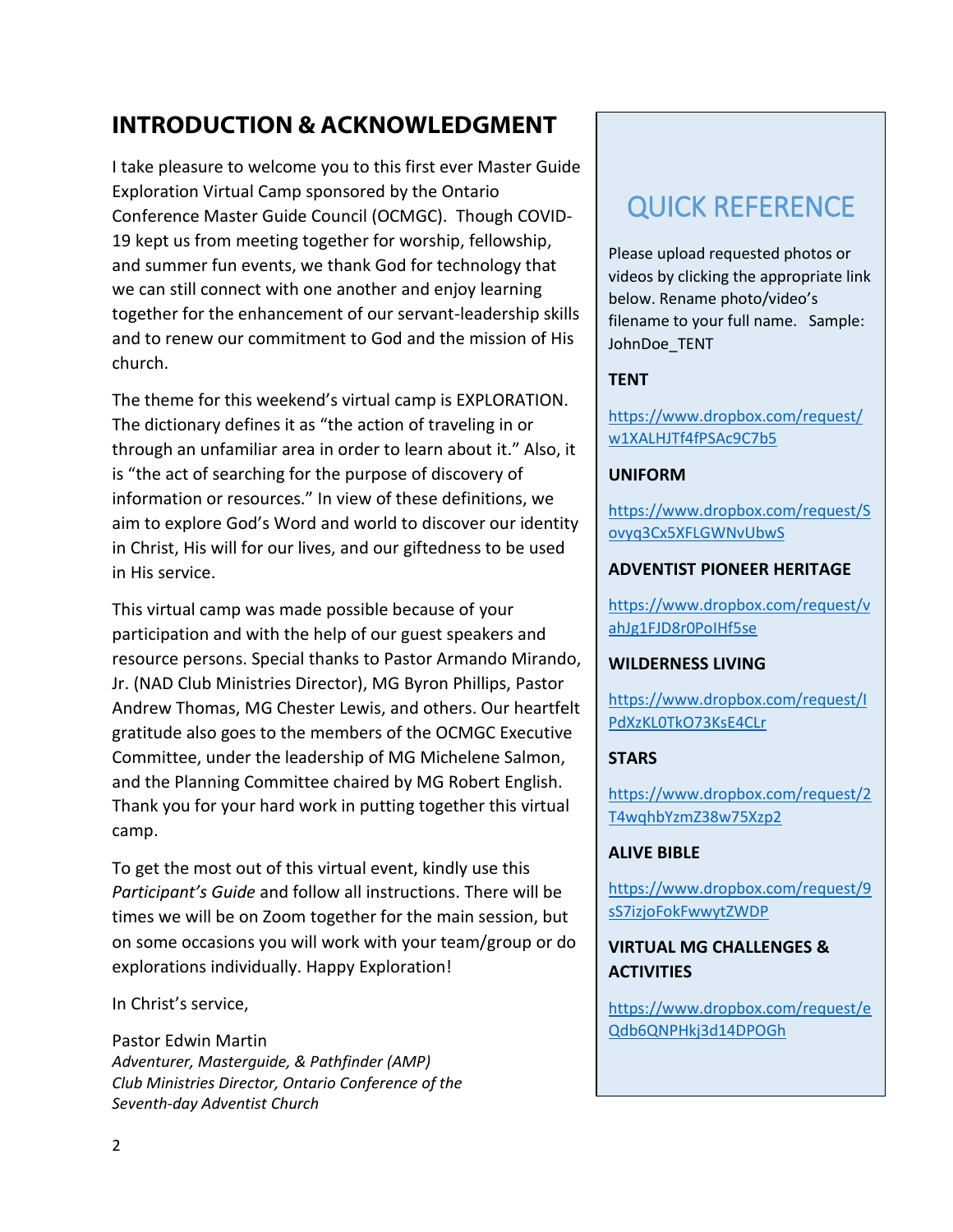# **SCHEDULE**

# **Friday, July 10, 2020** (Individual Effort) - **NO ZOOM MEETING FOR FRIDAY.**

- Pitching of tent in your backyard, basement, or living room (whichever is available and practical).
- Make at least one lashed camp furniture using whatever materials you currently have.
- Sleep in your tent overnight
- Take a selfie photo (in your type B uniform with scarf) that shows your pitched tent and camp furniture(s), rename the photo's filename to include your full name, and upload it no later than **Friday, 9:00 pm** by clicking the link below. A slide show will be presented on Sabbath morning.

**TENT:** <https://www.dropbox.com/request/w1XALHJTf4fPSAc9C7b5>

# **Materials Needed:**

- pieces of wood and ropes for camp furniture(s) Night Sky Map
- 
- 
- compass  $\sim$  Paper and pen (for notes)
- cords for knot tying  $\overline{\phantom{a}}$  Bible

# **TO DOWNLOAD RELEVANT RESOURCES, CLICK THE LINK BELOW:**

<https://www.dropbox.com/sh/06jgw91ubayi61d/AABvu5bf9sXSTvz17I9KMXhZa?dl=0>

# **Sabbath, July 11, 2020:**

**-------------- CONNECT TO ZOOM --------------** 

(Please use the link which your received after you registered for the Virtual Camp)

Attire: COMPLETE TYPE A UNIFORM (morning only) – Take another selfie (one in front of your tent and another just a headshot). Upload it by clicking the following link:

# TYPE A UNIFORM

<https://www.dropbox.com/request/Sovyq3Cx5XFLGWNvUbwS>

# **09:00- 09:30 am - Opening Ceremonies/ Devotion**

- Opening Ceremonies: O Canada, Master Guide Song, Pledge, Purpose, Vision, Mission, & Law
- $\triangleright$  Morning Devotion: Opening Prayer **Racquel English** Welcome Michelene Salmon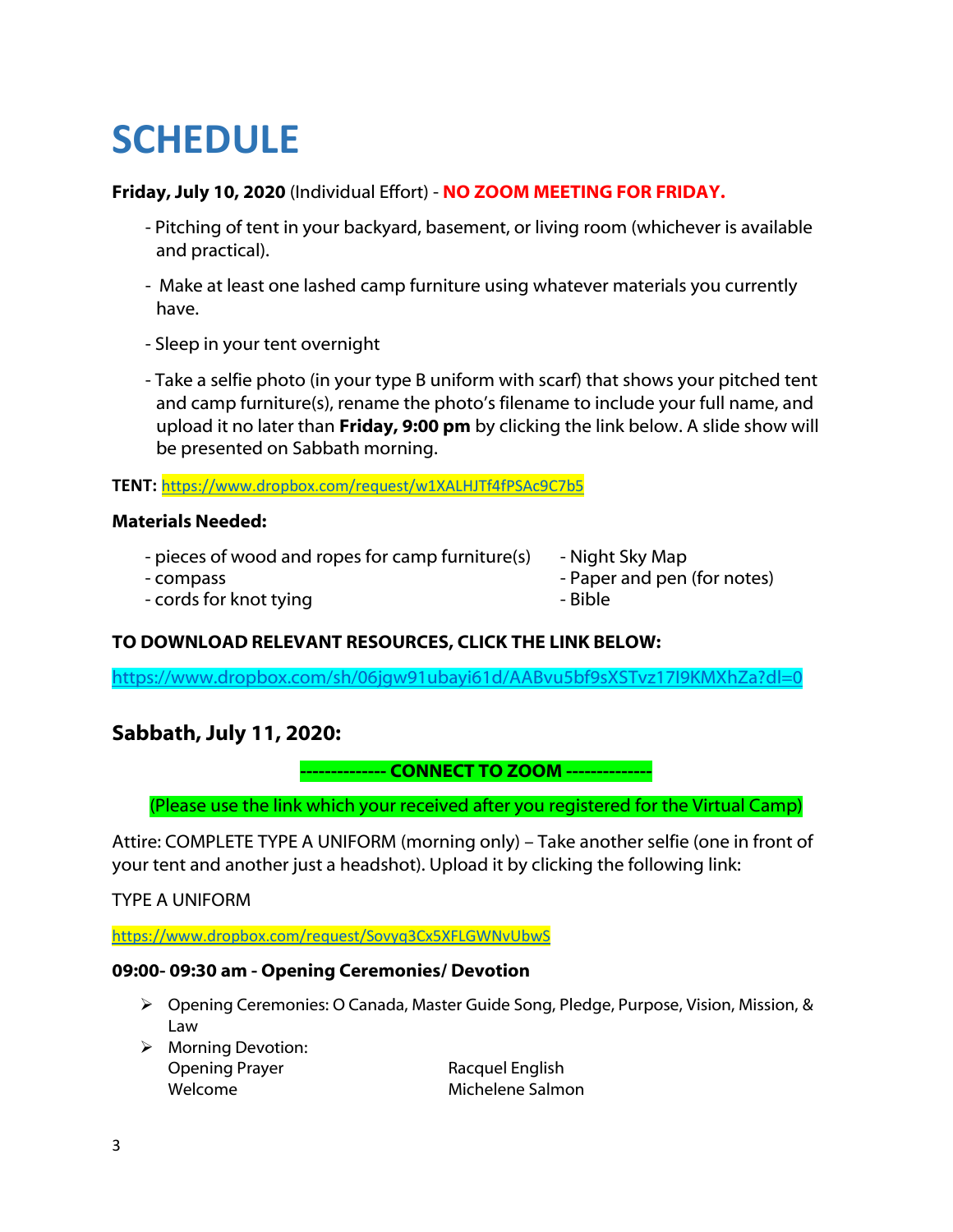| <b>Special Music</b>  | <b>MGT Rachauna Dailey</b>  |
|-----------------------|-----------------------------|
| Message:              | Willowdale Warriors MG Club |
| <b>Prayer Session</b> | By Groups                   |

#### **09:30-11:00 am - Activity #1**

| 9:30-10:00 am - Virtual Heritage Tour - Part 1 | ( <i>Presenter:</i> Pastor Edwin Martin) |
|------------------------------------------------|------------------------------------------|
| 10:00-10:30 - Wilderness Living - Part 1       | (Presenters: MG Byron Phillips)          |
| 10:30-11:00 – Alive Bible – Part 1             | (Presenter: Pastor Andrew Thomas)        |

#### **11:00 am-12:00 pm – Worship Service**

- ▶ Opening Prayer Belen Parreno
- > Scripture Reading Krystle Bryan
- 
- > Introduction of Speaker Pastor Edwin Martin
- 
- > Sermon Reflection By Groups
- 
- 
- ▶ Special Music MGT Akehil Johnson Message Pastor Armando Miranda, Jr. *NAD Associate Youth Director/Club Ministries Director*  ▶ Vocal Rendition MG Shanelle Racine ▶ Benediction MG Robert English

#### **-------------- SIGN OUT OF ZOOM --------------**

#### **12:00-2:00 pm – Lunch Break**

**-------------- CONNECT TO ZOOM --------------** 

(Please use the same link)

#### **02:00- 03:30 - Activity #2** (ATTIRE: Type B Uniform)

| $2:00 - 2:30$ | Virtual Heritage Tour – Part 2 |
|---------------|--------------------------------|
| $2:30-3:00$   | Wilderness Living – Part 2     |
| $3:00 - 3:30$ | Alive Bible – Part 2           |

**-------------- SIGN OUT OF ZOOM --------------**

**03:30- 04:30 Break / Work on Tasks or Assignments**

#### **-------------- CONNECT TO ZOOM --------------**

**04:30- 06:00 Activity # 3**

4:30-5:00 Virtual Heritage Tour – Part 3

Upload requirements (if any) - ADVENTIST PIONEER HERITAGE: <https://www.dropbox.com/request/vahJg1FJD8r0PoIHf5se>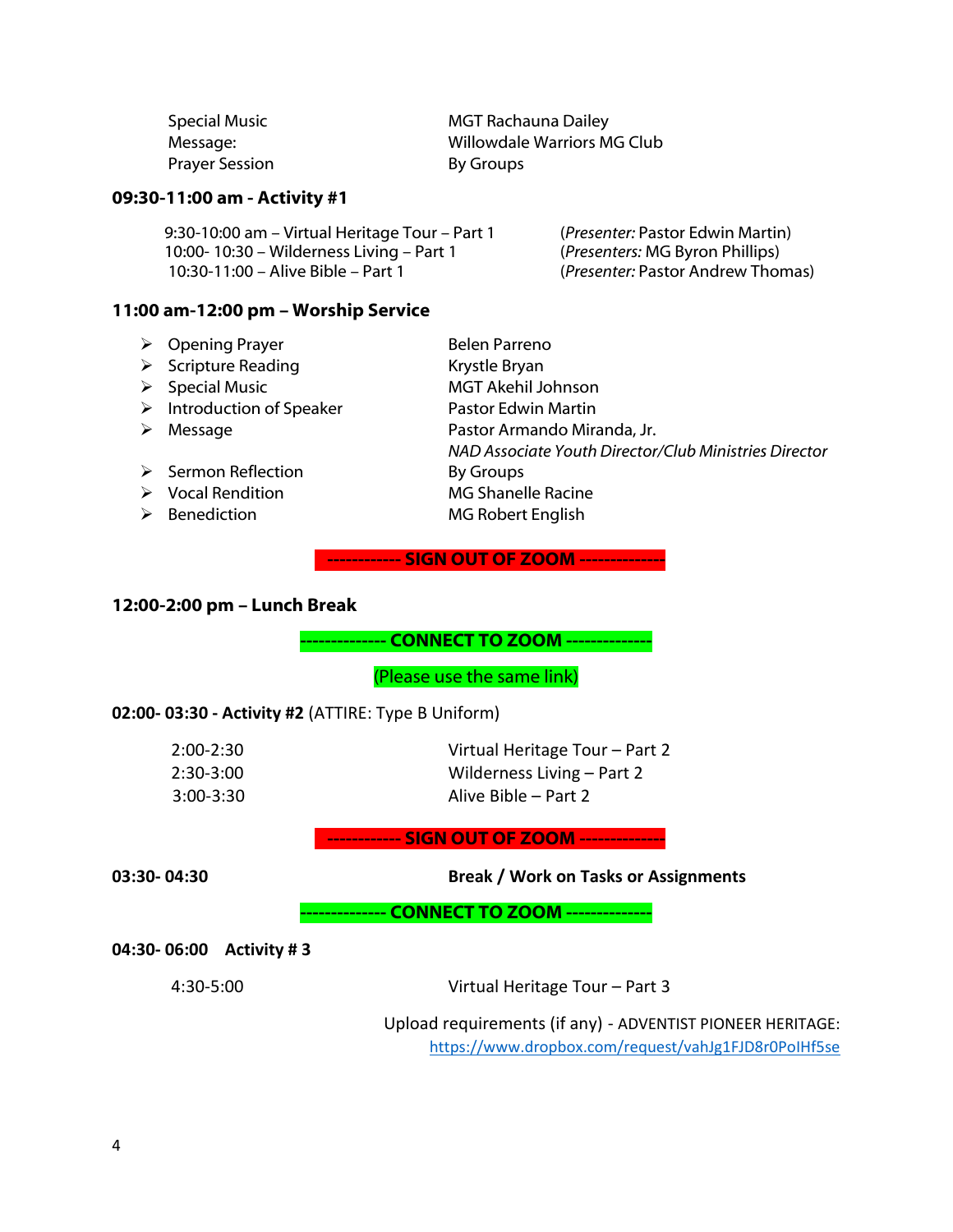| 5:00-5:30                                                                                                                                                 | Wilderness Living - Part 3<br>Upload requirements (if any) - WILDERNESS LIVING<br>https://www.dropbox.com/request/IPdXzKL0TkO73KsE4CLr |
|-----------------------------------------------------------------------------------------------------------------------------------------------------------|----------------------------------------------------------------------------------------------------------------------------------------|
| 5:30-6:00                                                                                                                                                 | Alive Bible - Part 3                                                                                                                   |
|                                                                                                                                                           | Upload requirements (if any) - ALIVE BIBLE<br>https://www.dropbox.com/request/9sS7izjoFokFwwytZWDP                                     |
| 06:00-11:00                                                                                                                                               | Supper / Personal Time/ Work on Tasks or<br><b>Assignments (if any)</b>                                                                |
|                                                                                                                                                           | <b>CONNECT TO ZOOM ----------</b>                                                                                                      |
| 10:00-11:00 - Activity #4                                                                                                                                 | <b>Star Study</b> (Presenter: MG Chester Lewis)                                                                                        |
|                                                                                                                                                           | Upload requirements (if any) - STARS<br>https://www.dropbox.com/request/2T4wqhbYzmZ38w75Xzp2                                           |
| <b>Sunday, July 12, 2020:</b>                                                                                                                             | <b>CONNECT TO ZOOM -------</b><br>(Please use the same link)                                                                           |
| 09:00-09:30 am                                                                                                                                            | <b>Morning Devotion</b>                                                                                                                |
| <b>Morning Devotion</b><br>➤<br><b>Opening Prayer</b><br><b>Scripture Reading</b><br>Welcome<br><b>Special Music</b><br>Message:<br><b>Prayer Session</b> | <b>Felix Fontenelle</b><br>Sammy Adriatico<br><b>Marcia Martin-Thomas</b><br>Nadia Fontenelle<br>Savonnae Street<br><b>By Groups</b>   |
| 09:30 am-12:30 pm - Activity # 5                                                                                                                          |                                                                                                                                        |
| $9:30 - 11:00$ am                                                                                                                                         | Wilderness Living (Practical application)                                                                                              |
| 11:00 am-12:00 pm $-$ Activity #6                                                                                                                         | Group Challenges (Marcia Thomas)                                                                                                       |
|                                                                                                                                                           | Upload requirements (if any) - VIRTUAL MG CHALLENGES & ACTIVITIES<br>https://www.dropbox.com/request/eQdb6QNPHkj3d14DPOGh              |
|                                                                                                                                                           | ------------ SIGN OUT OF ZOOM --------------                                                                                           |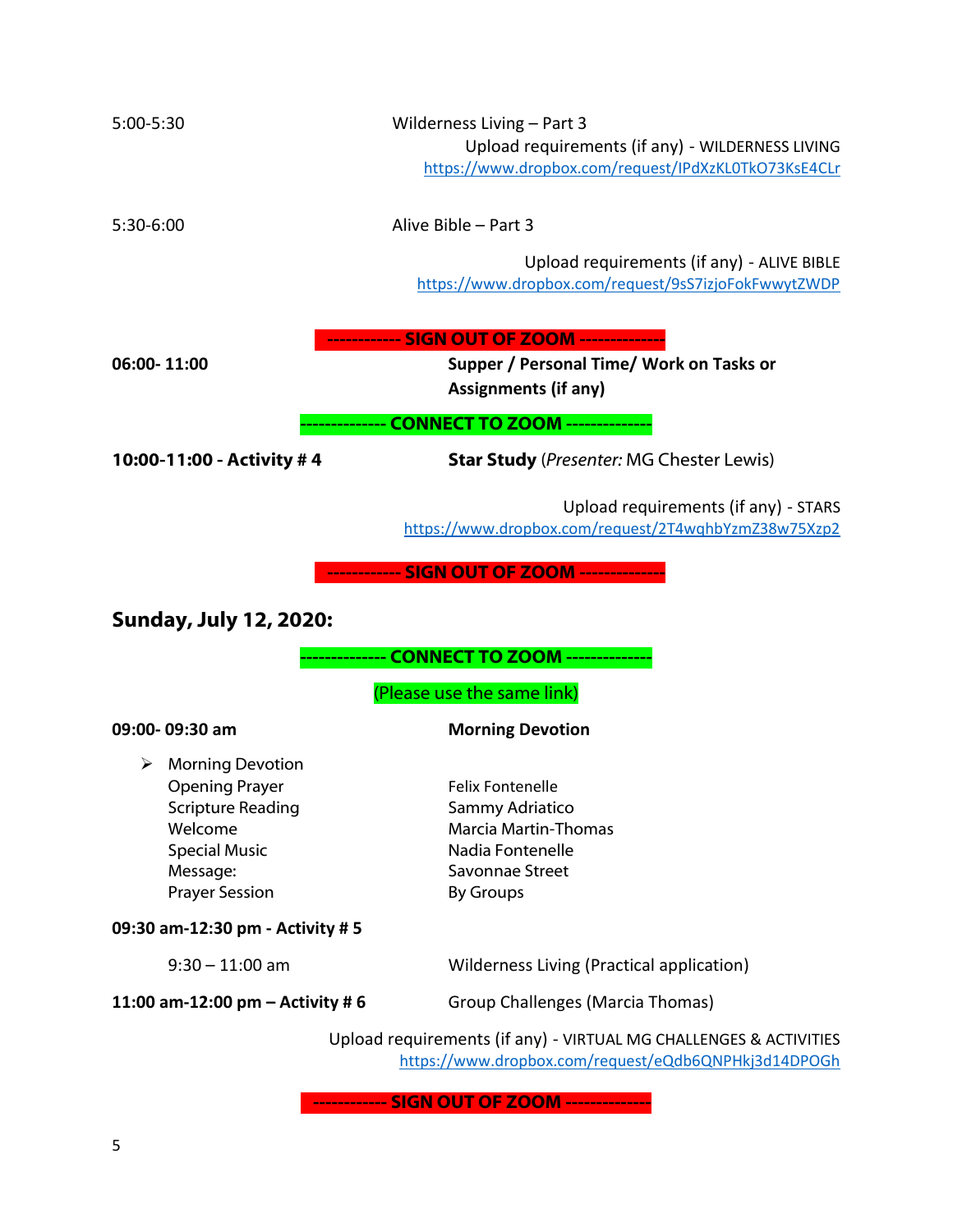| 12:00-02:30     | Lunch Break/ Personal Time/ Work on Tasks or<br><b>Assignments (if any)</b> |
|-----------------|-----------------------------------------------------------------------------|
|                 | <b>CONNECT TO ZOOM</b>                                                      |
|                 | (Please use the same link)                                                  |
| $02:30 - 03:15$ | Group Challenges (Marcia Thomas)                                            |
| $03:15 - 03:30$ | <b>Closing Exercises</b>                                                    |
|                 | ------------ SIGN OUT OF ZOOM --------------                                |

#### **REMINDERS:**

- Unless otherwise told by the host, kindly keep your video on at all times as though you are attending an in-person meeting.
- Mute your audio when not speaking or participating in the discussion.
- If you wish to comment or ask a question, kindly use the electronic hand and wait to be recognized by the host.
- Dress appropriately: Sabbath morning Complete Type A uniform; Sabbath afternoon, Saturday evening and Sunday – Type B with scarf.
- Rename your screen to show your full name. Anyone who is not recognized as a registered participant will be removed from the Zoom session.
- If your wifi connection is slow and unstable, try connecting to your modem directly using an Ethernet cable.
- For poll questions and short quizzes, if asked to provide your email address, please type the same email address you used when you registered for this virtual event
- If this is your first time to use Zoom, kindly check out some video tutorials for effective use of the Zoom application:
	- Joining a Meeting -<https://youtu.be/vFhAEoCF7jg>
	- Joining and Configuring Audio and Video -<https://youtu.be/HqncX7RE0wM>
	- ◆ Meeting controls https://youtu.be/4w\_pRMBEALE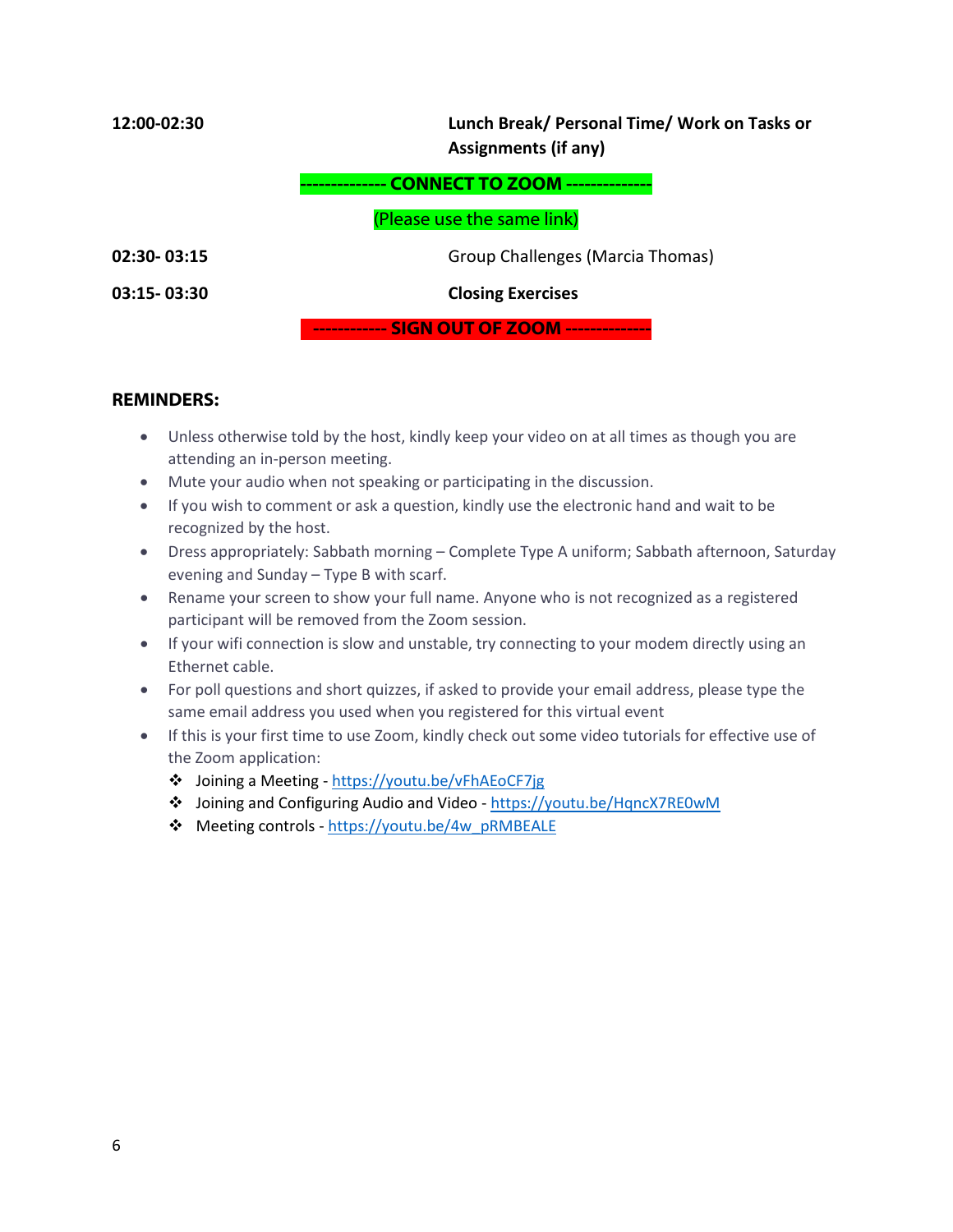# **ADVENTIST PIONEER HERITAGE**



# **Requirements:**

*Complete a minimum of a nine-week academy or semester college Adventist History course or complete the following requirements.*

# **1. Origins:**

- a. Read about, watch, or research the origins and development of the Millerite Movement and its role in the beginning of the Seventh-day Adventist Church.
- b. Explain the Great Disappointment based on the prophecy of Daniel 8.
- c. Share your finding with a group.

#### **2. Pioneers:**

Be able to identify and explain the significance of at least fifteen (15) of the following individuals:

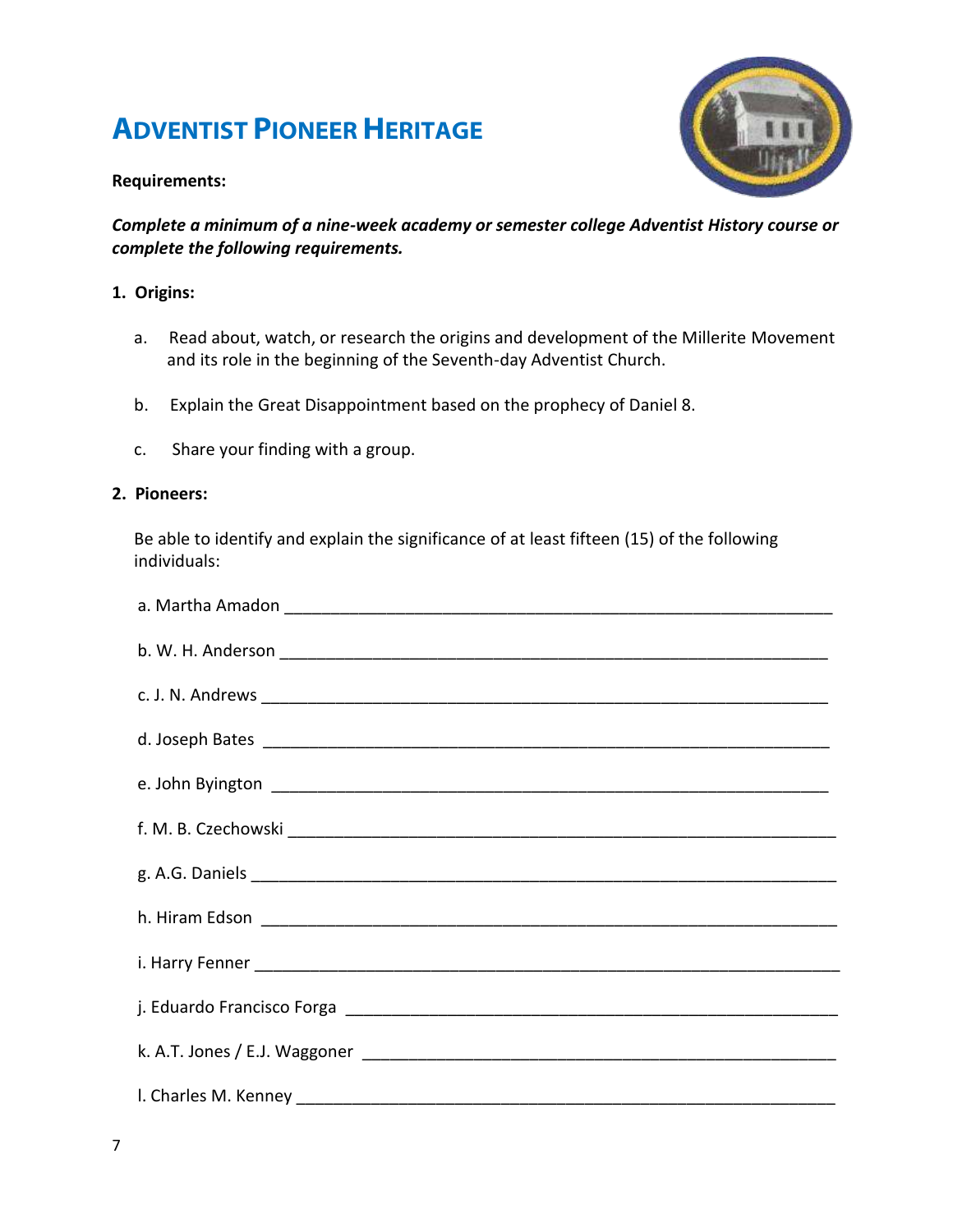| z. Any other pioneers of your preference from your own Union/Division.                             |
|----------------------------------------------------------------------------------------------------|
| 3. Dates:                                                                                          |
| Explore and summarize the importance of each of the following event dates to Adventist<br>history: |
|                                                                                                    |
|                                                                                                    |
|                                                                                                    |
|                                                                                                    |
| e. General Conference of 1888 (Righteousness by Faith Conference) _____________________            |
|                                                                                                    |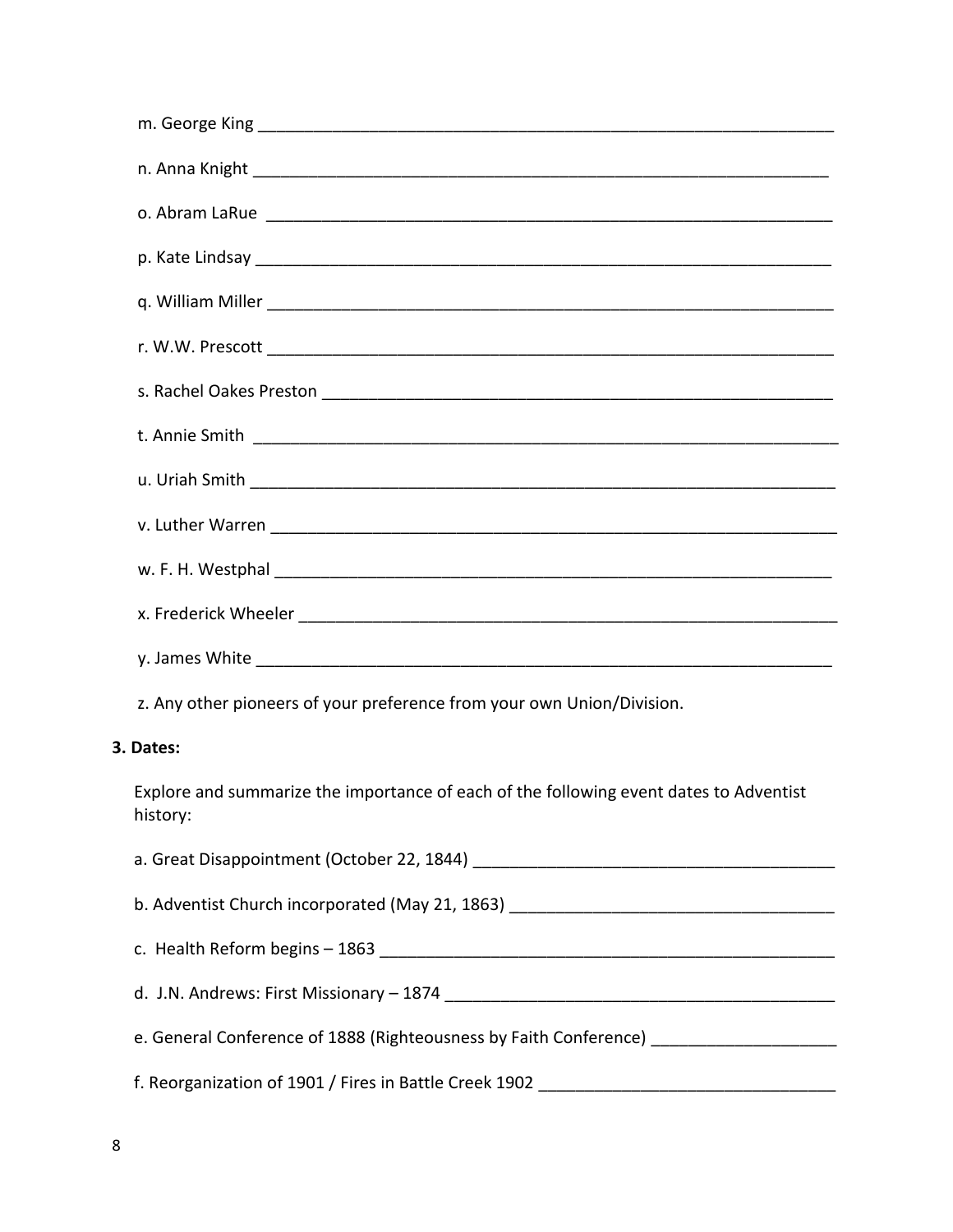| h. 27 Fundamental Beliefs document adopted 1980 ________________________________                                  |
|-------------------------------------------------------------------------------------------------------------------|
| i. Other significant dates in the history of Adventism in your division, conference, or region                    |
| 4. Publications:                                                                                                  |
| Describe the origins, publication details, and purpose of each of the following Adventist<br><b>Publications:</b> |
|                                                                                                                   |
|                                                                                                                   |
|                                                                                                                   |
|                                                                                                                   |
|                                                                                                                   |
|                                                                                                                   |
|                                                                                                                   |

h. Equivalent publications in your division, conference, or region

# **5. Church Organization**

a. Briefly explain the significance of the 1901 General Conference and describe the organizational structure that resulted from it. Indicate how your conference, association, or mission fits into the overall church structure.

b. Point out on a map where the church offices are located from your conference level to the General Conference.

c. Illustrate the organizational structure of the Seventh-day Adventist Church and prepare an ecclesiastical organization chart to demonstrate your learning.

#### **6. Miscellaneous**

Tell the importance of at least ten (10) of the following locations, organizations, or concepts or their equivalent.

a. Avondale College \_\_\_\_\_\_\_\_\_\_\_\_\_\_\_\_\_\_\_\_\_\_\_\_\_\_\_\_\_\_\_\_\_\_\_\_\_\_\_\_\_\_\_\_\_\_\_\_\_\_\_\_\_\_\_\_\_\_\_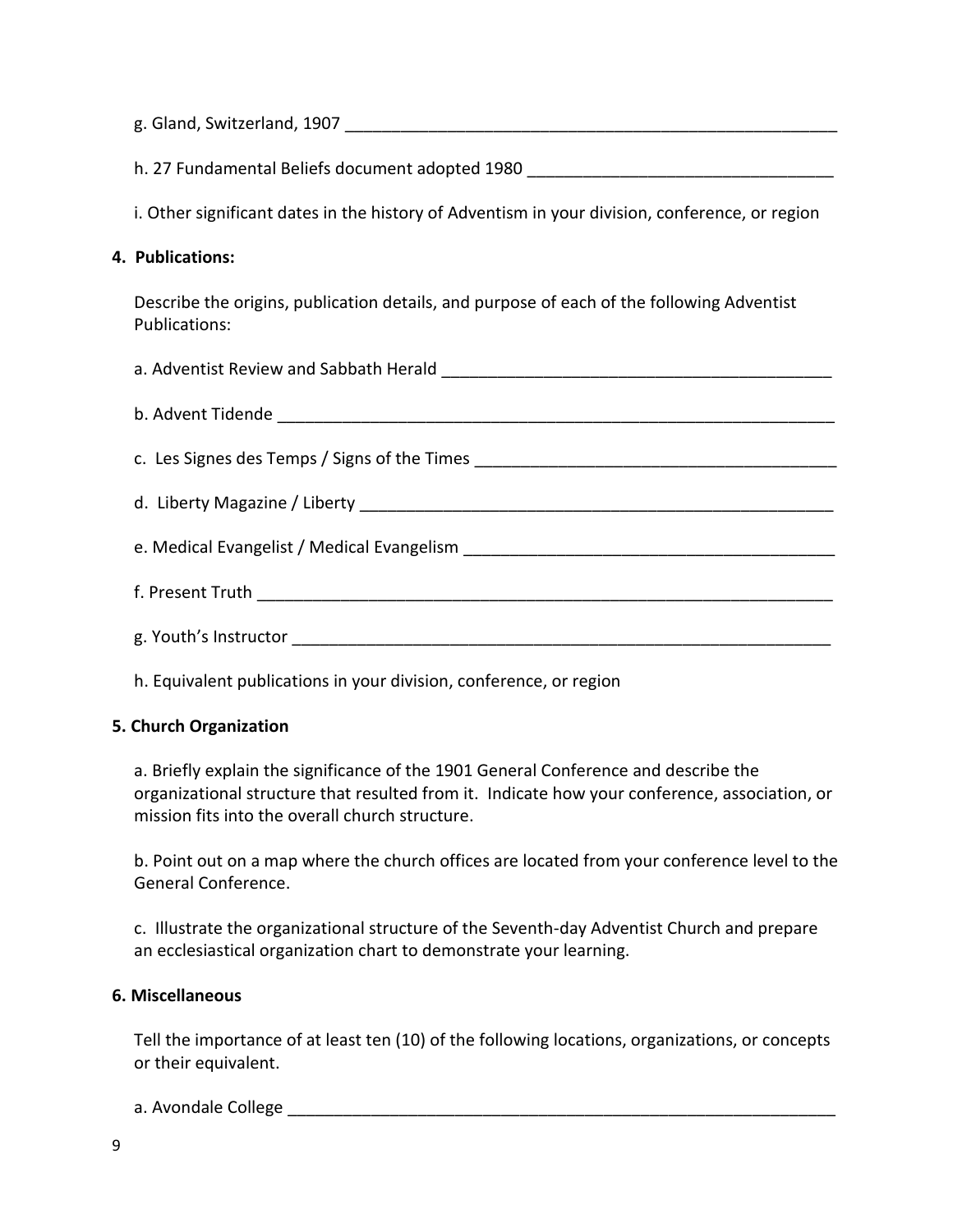| n. Other significant locations, organizations, or concepts in your division, conference, or<br>region                                                                                        |
|----------------------------------------------------------------------------------------------------------------------------------------------------------------------------------------------|
| 7. Read about, watch, or research the story of Ellen G. White. Explain what her role was in the<br>beginnings of the Adventist Church. Include in your research significant factors such as: |
| a. First vision (June 6, 1863) and the state of the state of the state of the state of the state of the state o                                                                              |
|                                                                                                                                                                                              |
|                                                                                                                                                                                              |
|                                                                                                                                                                                              |
|                                                                                                                                                                                              |
|                                                                                                                                                                                              |
|                                                                                                                                                                                              |
|                                                                                                                                                                                              |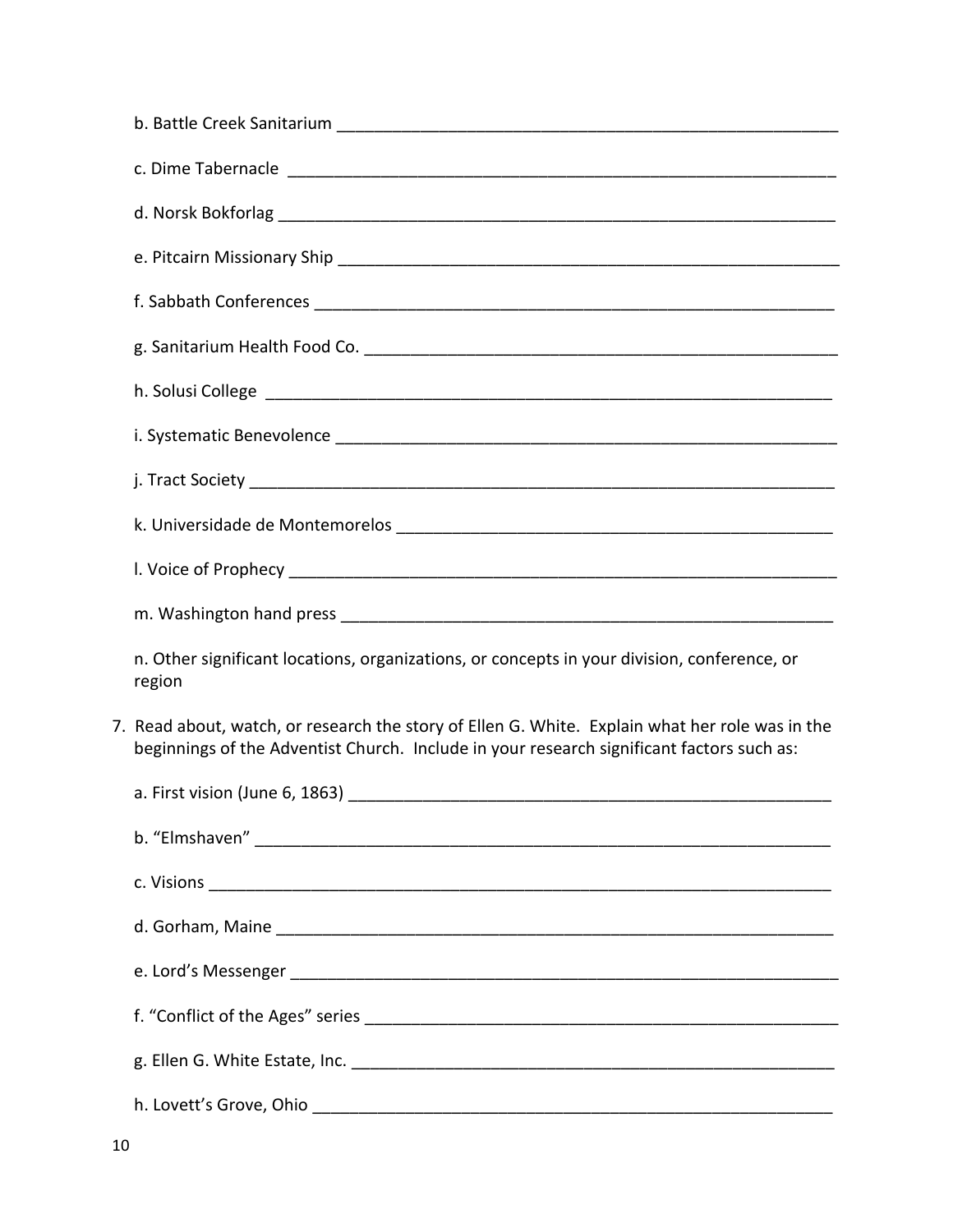i. "Sunnyside" \_\_\_\_\_\_\_\_\_\_\_\_\_\_\_\_\_\_\_\_\_\_\_\_\_\_\_\_\_\_\_\_\_\_\_\_\_\_\_\_\_\_\_\_\_\_\_\_\_\_\_\_\_\_\_\_\_\_\_\_\_\_\_\_

j. Testimonies for the Church **Example 2018** 

#### **8. Discovery of Heritage Stories:**

a. Discover how the Adventist movement started in your country. Give special attention to the things the pioneers did in the process within your country or region.

b. Discover some of the stories of how Pathfinders, Adventist Youth Groups, or AY Societies began in your conference or division.

c. Present your finding to a group or as part of requirement 9 or 10.

**9. Know and tell for school, Sabbath School, or Pathfinder worship three stories about Adventist history. At least one story must be about an Adventist youth.** 

#### **10. As an individual or with a group complete one of the following:**

a. Create and present a detailed poster or multimedia display (video/presentation) covering a portion of Adventist Heritage that you have learned.

b. Write and perform a skit that tells part of the Adventist Heritage story. Present it to younger Pathfinders, Adventurers or other younger group of individuals.

c. Create a completely playable game about Adventist Heritage. Demonstrate the game to your instructor or a group.

d. Visit an official Adventist Heritage site within your conference, union, or division and go on a tour. Debrief your experience with a group. If feasible, create a multimedia report of your experience.

| Name of Participant | Date |
|---------------------|------|
| Instructor          |      |
| Signature           |      |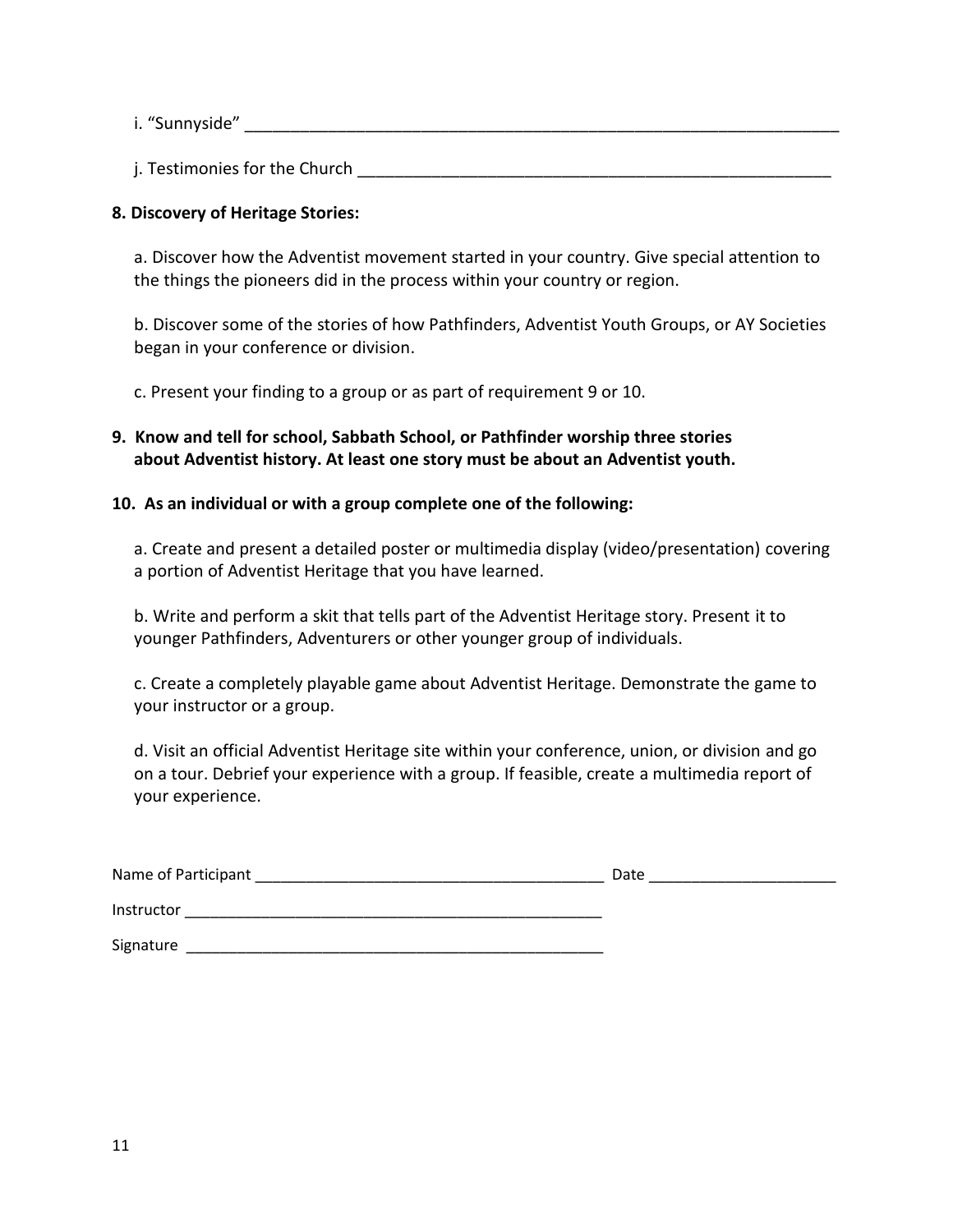# **WILDERNESS LIVING**



Skill Level: 2 Category: Recreation Original Honor: 1956

Originating Institution: General Conference

# **Requirements:**

- 1. Go on at least two weekend campouts during which you learn the skills called for in this honor.
- 2. Tell five things to do if lost in the wilderness. Know three methods of determining directions without a compass.
- 3. Demonstrate three ways to purify drinking water.
- 4. Know three ways to collect drinking water in the wilderness and demonstrate two of these methods.
- 5. Demonstrate two methods of judging the height of a tree and the width of a stream.
- 6. Identify four wild animal or bird tracks.
- 7. Using a compass, follow a course for more than 100 yards with three different headings and less than 5% error.
- 8. Identify in the wild, prepare, and eat ten varieties of wild plants.
- 9. Have a personal survival kit of 15 items and know how to use each item.
- 10. Explain the necessity in wilderness living of adequate sleep, proper diet, personal hygiene, and proper exercise.
- 11. Have the First Aid Honor. In addition to the First Aid Honor, know the prevention, symptoms, and the first aid treatment for the following:
	- a. Hypothermia
	- b. Venomous snakebite
	- c. Heat and sunstroke
	- d. Heat exhaustion
	- e. Poison ivy and poison oak
	- f. Open wound infection
	- g. Altitude sickness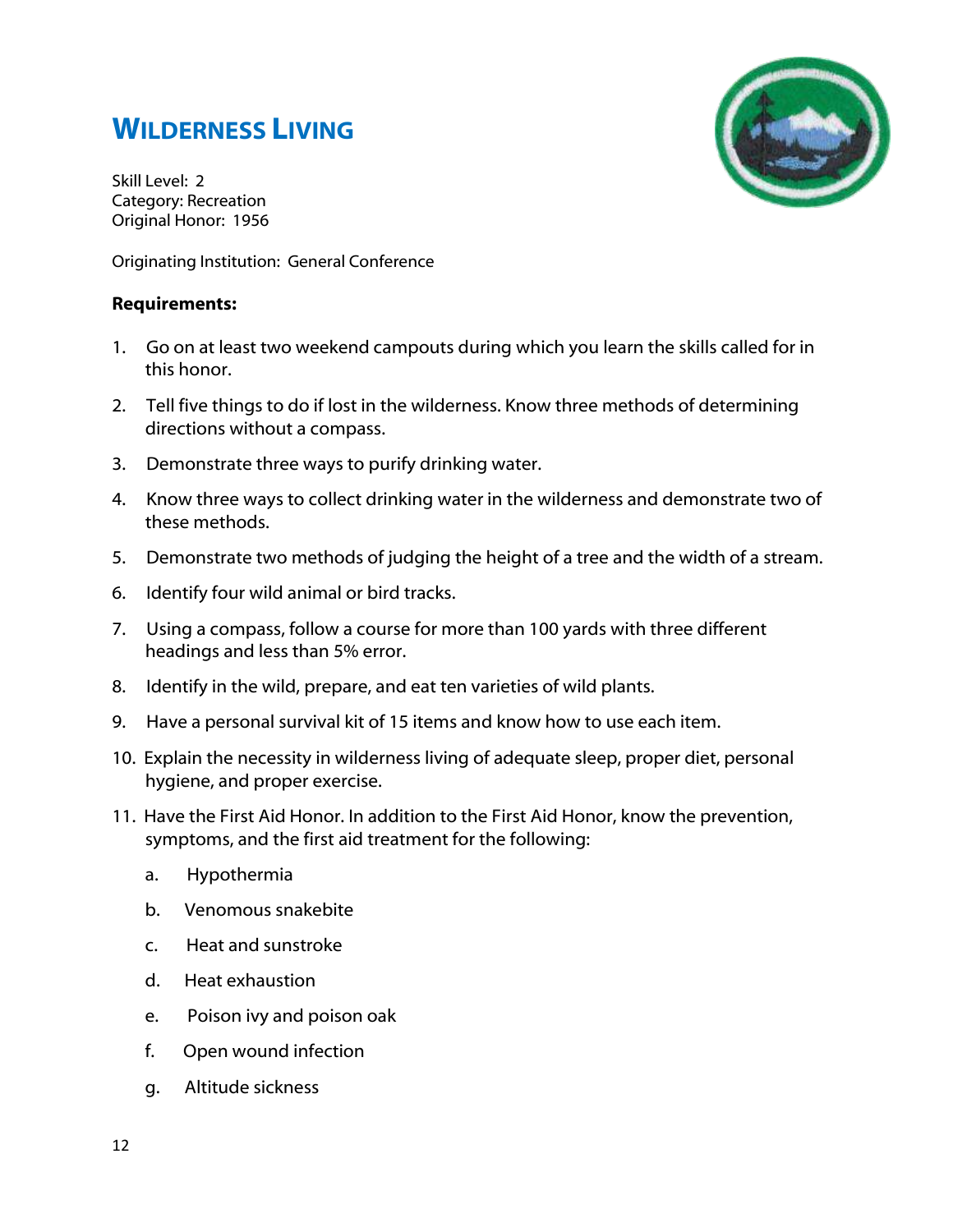- h. Dehydration
- 12. Demonstrate two ways to signal for help.
- 13. Demonstrate the principles of stalking and concealment.
- 14. Explain how to prepare and provide shelter on the following:
	- a. Snow slopes
	- b. Rocky areas
	- c. Swamps and marshes
	- d. Forests and tundra
- 15. Prepare a balanced menu for two people for a weekend. Prepare these meals while on a campout over an open fire or a camp stove.
- 16. Know ways to observe wilderness etiquette and how you can contribute to wilderness conservation.
- 17. Demonstrate how to tie the following knots and know their uses:
	- a. Bowline
	- b. Bowline on a bight
	- c. Clove hitch
	- d. Double fisherman's
	- e. Figure eight
	- f. Prussic
	- g. Taut-line hitch
	- h. Two half hitches
	- i. Square

| Name of Participant | Date |
|---------------------|------|
| Instructor          |      |
| Signature           |      |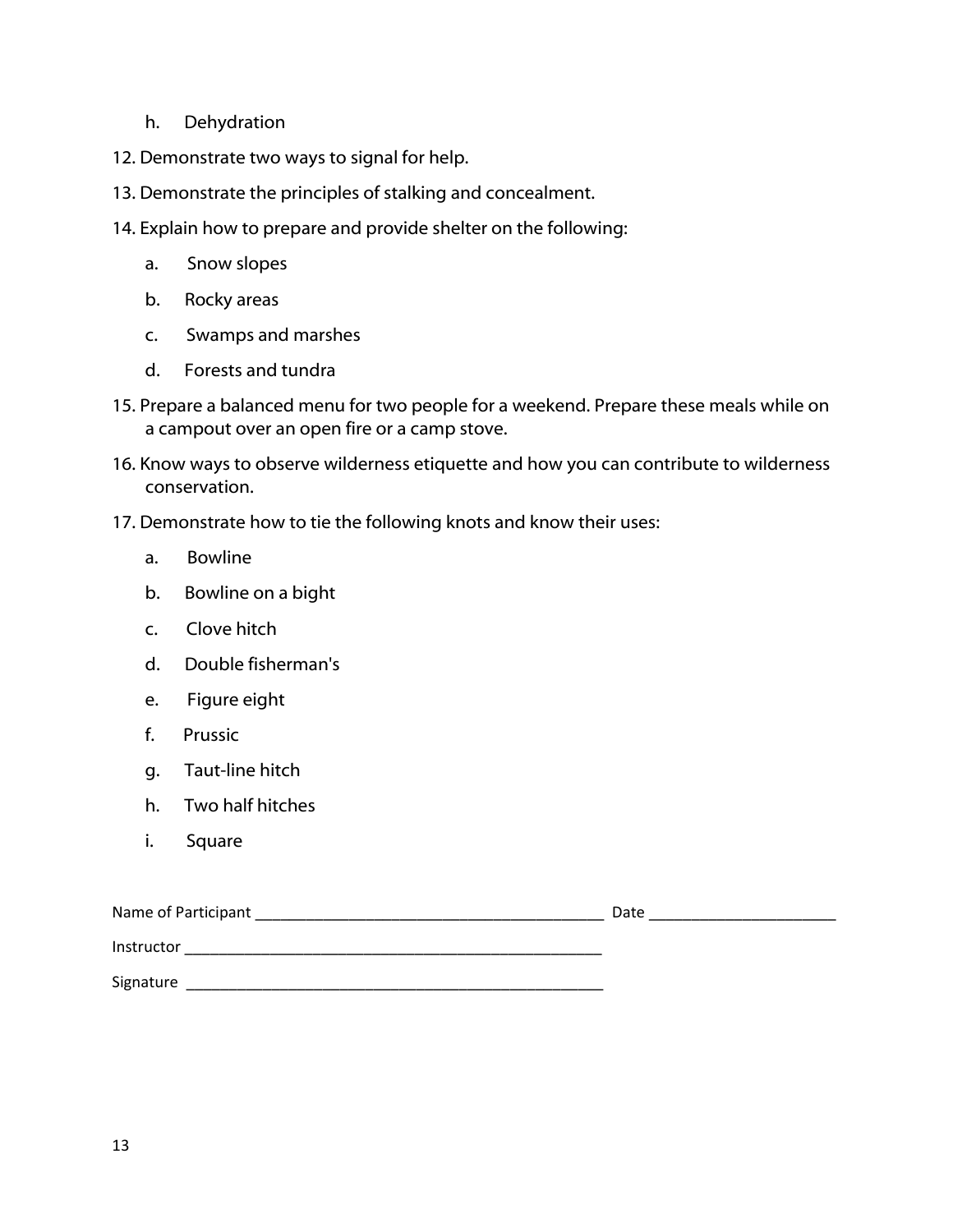# **ALIVE BIBLE (NAD VERSION)**

Skill Level: 1 Category: Spiritual Growth, Outreach, and Heritage Original Honor: 2014 NAD Update: 2019



**Note:** This is the NAD version of the honor requirements. For the General Conference honor requirement[s visit here.](http://youth.adventist.org/Ministries/Pathfinders/Honors/agentType/View/HonorID/1196/Family-Life) The patch is identical.

#### **Requirements:**

1. What is meant by the name 'Alive Bible'? (see Psalm 119:11 and Hebrews 4:12)

2. Learn and practice at least four shortcuts to learning extensive Bible passages by heart.

3. Demonstrate several movement-based ways to warm up your brain (i.e. the 'Sparky' method).

- 4. Using your skills and your understanding of how people commit texts to memory, explore two (2) of the following Scripture adventures:
	- a. Scripture Adventure: God Ruins the Bullies' Evil Trick
		- i. Read aloud the story from Daniel 6: 1-23.
		- ii. Using your own words, prepare a brief introduction to the main story. Please refer to Daniel 6:1-13.
		- iii. Learn by heart the main part of story in Daniel 6:13-23.
	- b. Scripture Adventure: The 'Ghost' on the Water
		- i. Read aloud the story from Matthew 14:13-33.
		- ii. Using your own words, prepare a brief introduction to the main story. Please refer to Matthew 14:13-21.
		- iii. Learn by heart the main part of story in Matthew 14:22-33.
	- c. Pathfinder Bible Experience Scripture Adventure
		- i. Read aloud the passages/book you are preparing to memorize.
		- ii. Using your own words, prepare a brief introduction to the main story. Consult the SDA Bible Commentary as necessary.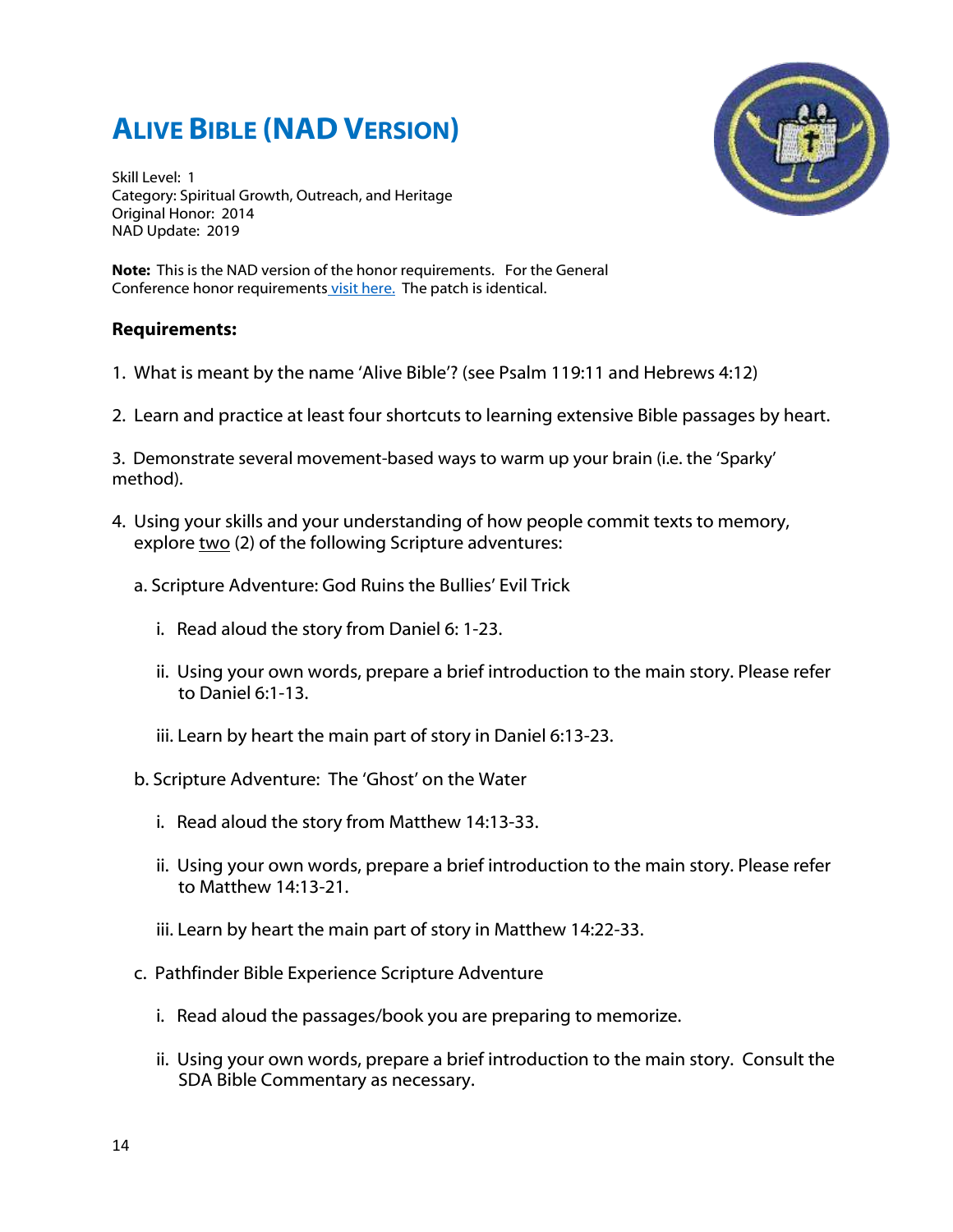iii. Learn by heart the chapter(s) you have agreed to learn as part of your PBE team. \*\*

- 5. Do the following:
	- a. Share your Scripture adventure at least twice. One sharing must be done by yourself. This may be done in a public recitation, small group sharing, or as part of PBE game preparation. Bring to life the main story. You may use props, displays, or multimedia as part of your adventure-sharing.
	- b. Create an "Alive Bible Sharing Log" where you document the time spent memorizing the Bible passages. Have an adult listener sign off on your log.
- 6. List three (3) possible effects of a young Christian learning God's Word by heart and performing scripture to an audience.
- 7. Share some experiences of what doing this honor has meant to you:

a. What was the hardest thing about doing this Honor? Please explain why?

b. What part/s of the adventure talked to your heart the most? Please explain why.

c. How did this honor help you to become a 'Forever Friend' of Jesus?

\*Note: PBE is an NAD Bible memorizing team-based adventure. Each team member memorizes 4-6 chapters so that collectively the team has memorized entire books of the Bible. See pathfindersonline.org for more details.

\*\*Note: For the sake of this honor, memorization of all 4-6 chapters that is traditionally required for PBE team mastery is more than is required for this honor. Use wisdom to assess memorization at a level similar to other requirements in the honor.

| Name of Participant | Date |
|---------------------|------|
| Instructor          |      |
| Signature           |      |